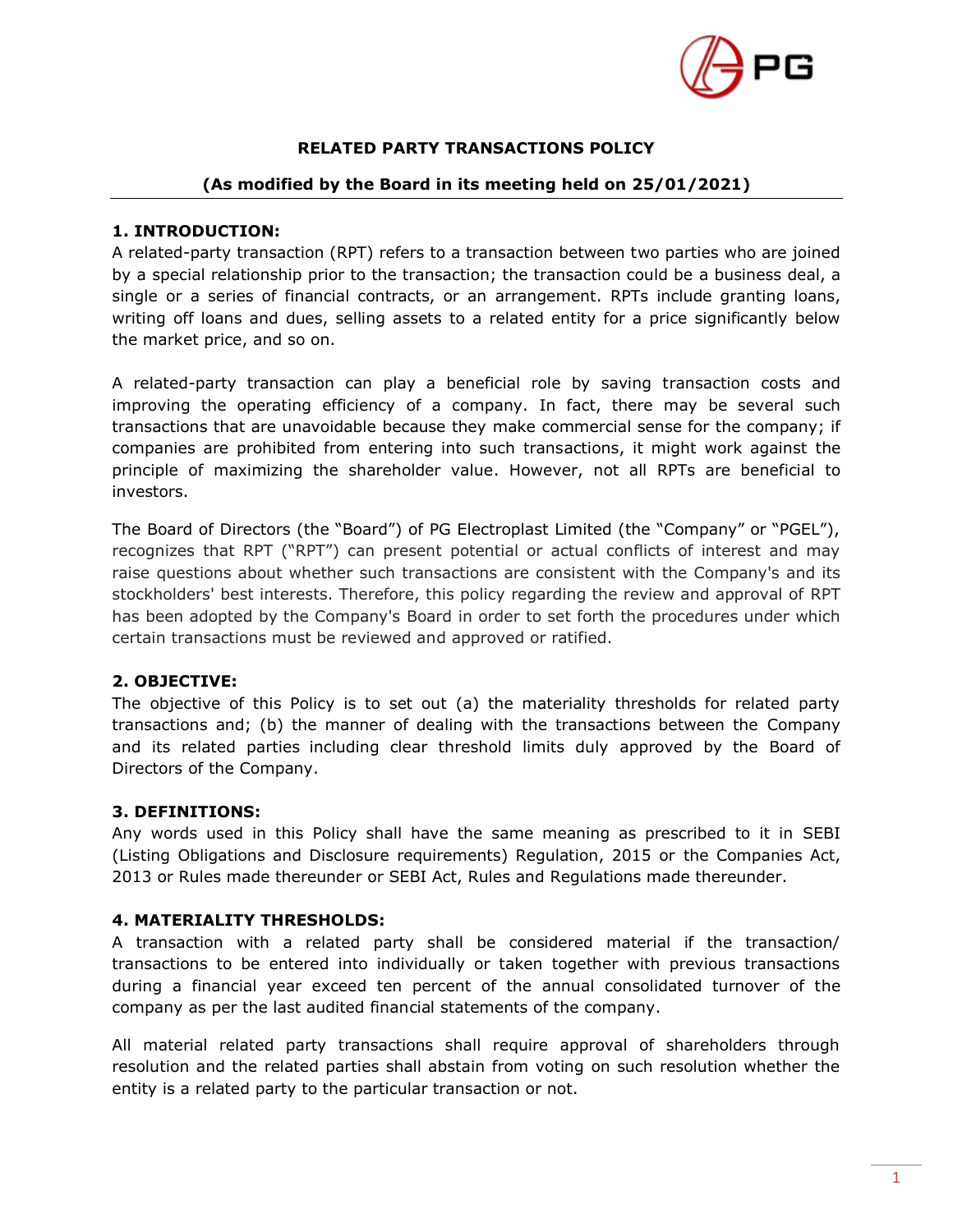

# **5. PROCEDURE FOR DEALING IN RELATED PARTY TRANSACTIONS:**

- **a)** Each Director and Key Managerial Personal **shall promptly notify** the Chief Financial Officer about **any material interest** that such person or an Immediate Family Member of such person had, has or may have in a Related Party Transaction. The notice shall include a description of the transaction and the aggregate rupees amount.
- **b**) If the notified Related Party Transaction is not covered under transactions already approved by the Audit Committee/Board/Shareholders as the case may be, then the Chief Financial Officer shall promptly notify the Audit Committee & Board of Directors & write company secretary to take immediate steps for taking requisite approval.
- **c)** If the Related Party Transaction is already approved by the Audit Committee/Board/ Shareholders as the case may be, than the Chief Financial Officer shall notify the Transaction to Company Secretary. The Company Secretary will report to the Audit Committee & the Board in its next Board Meeting.
- **d)** The Audit Committee & the Board shall be provided with the material facts of all new, existing or proposed RPT. The agenda of the Board meeting at which the proposed resolution is proposed:
	- the name of the related party and nature of relationship;
	- the nature, duration of the contract and particulars of the contract or arrangement;
	- the material terms of the contract or arrangement including the value, if any;
	- any advance paid or received for the contract or arrangement, if any;
	- the manner of determining the pricing and other commercial terms, both included as part of contract and not considered as part of the contract;
	- whether all factors relevant to the contract have been considered, if not, the details of factors not considered with the rationale for not considering those factors; and
	- any other information relevant or important for the Board to take a decision on the proposed transaction.
- **e)** In assessing an RPT, the Audit Committee/Board shall consider such factors as it deems appropriate, including but without limitation
	- $\ddot{\phantom{1}}$  the business reasons to enter into the RPT;
	- $\ddot{\phantom{1}}$  the commercial reasonableness of the terms of the RPT;
	- $\ddot{ }$  the materiality of the RPT;
	- $\ddotmark$  whether the terms of the RPT are fair to PGEL and on the same basis as would apply if the transaction did not involve a Related Party;
	- $\ddot{\text{I}}$  the extent of the Related Party's interest in the RPT;
	- $\ddot$  if applicable, the impact of the RPT on a non-employee director's independence; and
	- $\ddot{\phantom{1}}$  the actual or apparent conflict of interest of the Related Party participating in the RPT; The approximate money value of the transaction and the approximate money value of the Related Person's interest in the transaction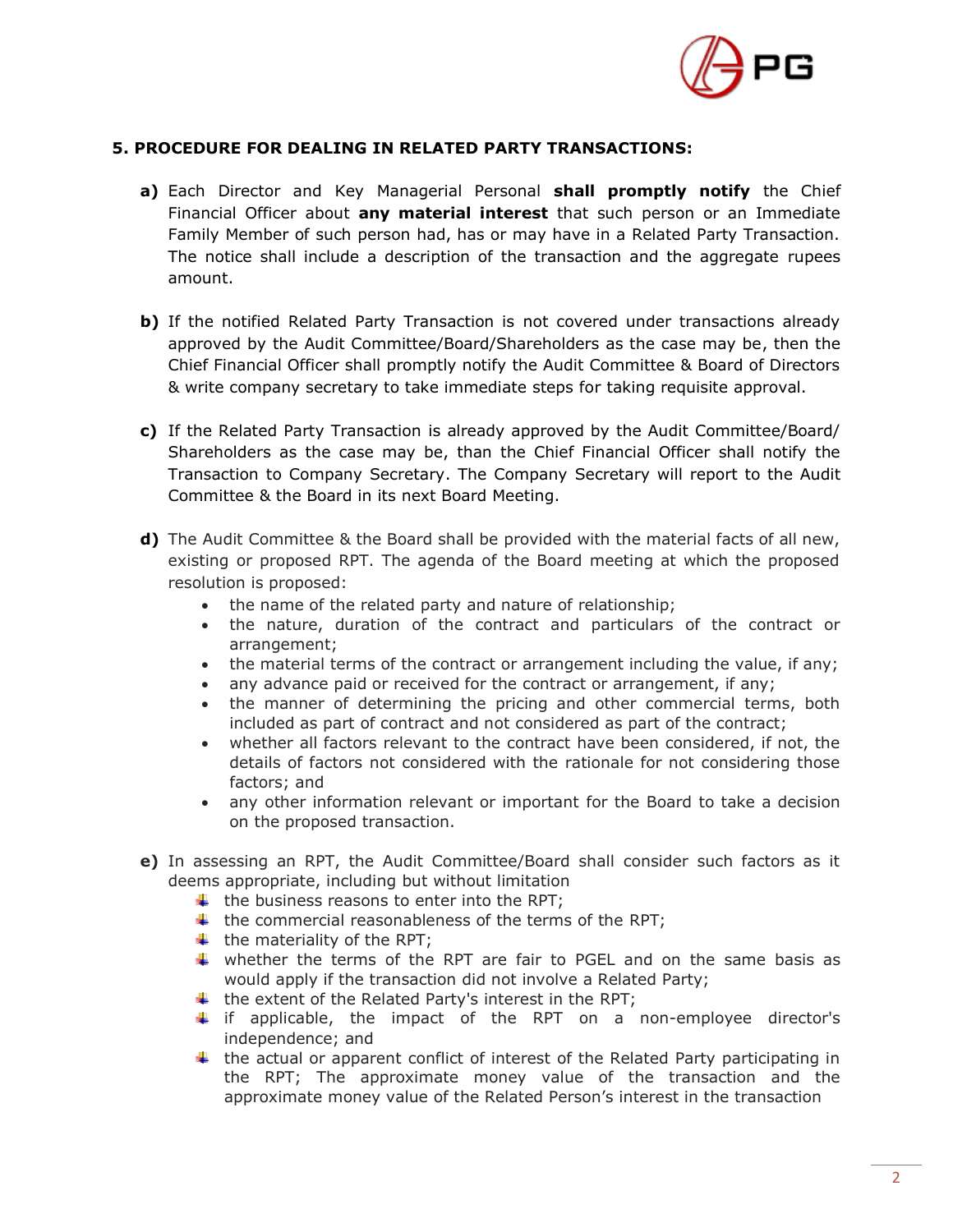

- If the transaction involves the sale of an asset, a description of the asset, including date acquired and costs basis;
- $\ddot{\phantom{1}}$  Information concerning potential counterparties in the transaction;
- $\uparrow$  Any other relevant information regarding the transaction.
- **f)** The Audit Committee or the Board shall after considering the materials placed before them judge if the transaction is in the ordinary course of business and meets the arm's length requirements.
- **g)** The clear threshold limits of related party tractions duly approved by the Board of Directors are specified in **Annexure-1**.

# **6. APPROVALS:**

- **a)** All related party transactions shall require prior approval of the Audit Committee.
- **b)** The Audit Committee may grant **omnibus approval** for recurring transactions with related parties subject to following conditions:
	- The Audit Committee shall satisfy itself the need for such omnibus approval and that such approval is in the interest of the company
	- The omnibus approval should specify- the name/s of the related party, the nature of transaction, period of transaction, maximum amount of the transaction that can be entered into, the indicative base price / current contracted price and the formula for variation in the price if any and any other conditions as the Audit Committee may deem fit Further,
	- In case where the need for a RPTs cannot be foreseen and the above details are not available, the Audit Committee may grant such omnibus approval provided the value does not exceeds one crore per transaction.
	- Any approval given by the Committee shall not contravene related party policy of the Company.
	- The Audit Committee shall review on a quarterly basis the aforesaid RPTs entered into by the company pursuant to each of the omnibus approval given.
	- Such omnibus approval would be valid only for a period of one year and would require fresh approval after expiry of the said period.**"**
- **c)** The following transactions shall require prior members approval by way of a resolution, where such transactions are not in the ordinary course of business and/ or carried out at other than arm's length price:
	- where the aggregate value of goods and material sold, purchased or supplied, directly or indirectly through related party agents, exceeds 10% of the company's turnover or ₹ 100 crores, whichever is less;
	- where the aggregate value of any kind of property (tangible/ intangible) sold or purchased or disposed of, directly or indirectly through related party agents, exceeds 10% of the company's net-worth or  $\bar{\tau}$  100 crores, whichever is less;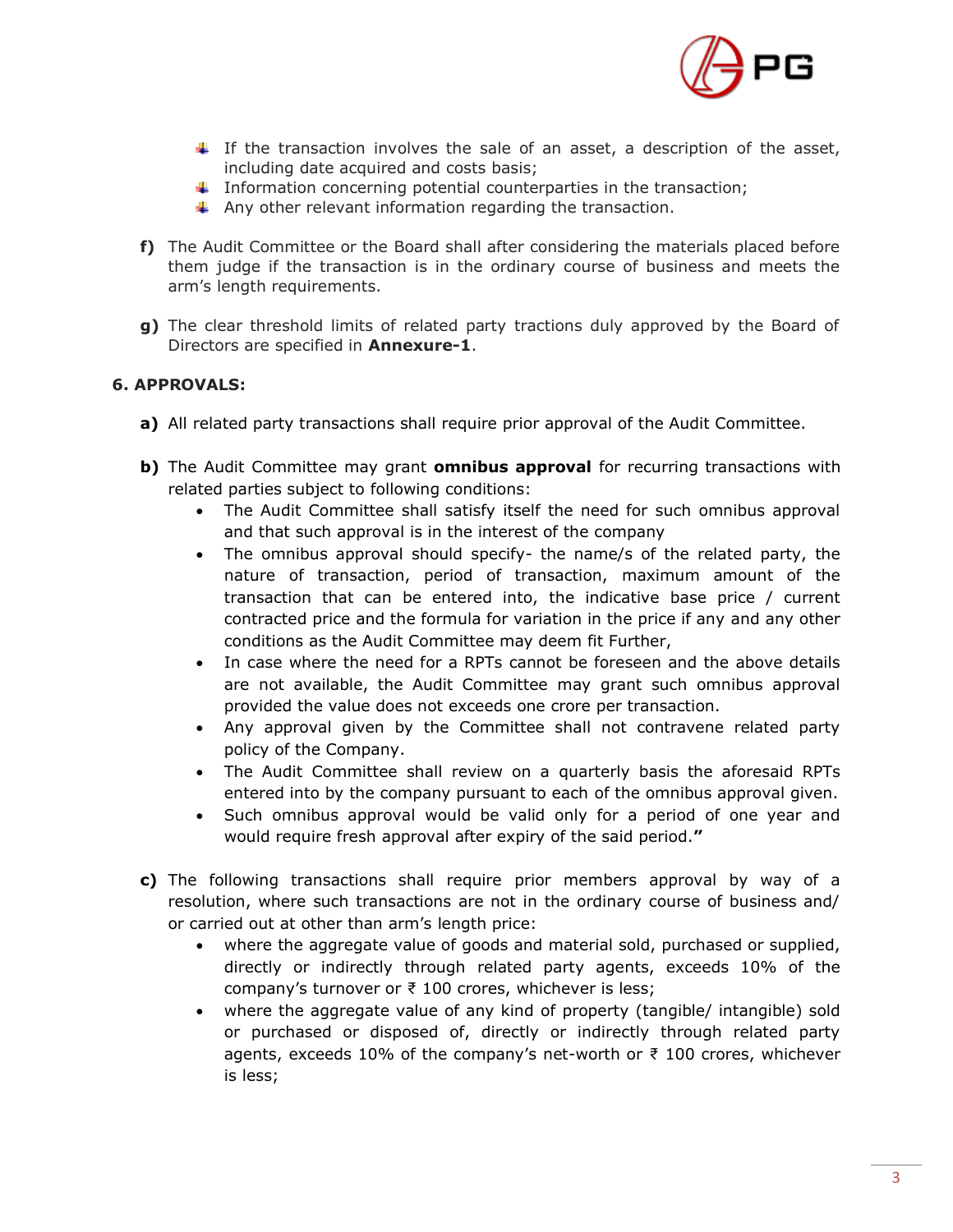

- where the aggregate value of leasing any kind of property (tangible/ intangible) exceeds 10% of the company's net-worth or exceeds 10% of the company's turnover or ₹ 100 crores, whichever is less;
- where the aggregate value of services rendered or availed, directly or indirectly through related party agents, exceeds 10% of the company's turnover or ₹ 50 crores, whichever is less;
- where the appointment of a related party to a place of profit or to any office in the company is at a monthly remuneration exceeding ₹ 250,000;
- where the appointment of a related party to a place of profit or to any office of a subsidiary company is at a monthly remuneration exceeding ₹ 250,000;
- where the appointment of a related party to a place of profit or to any office of an associate company is at a monthly remuneration exceeding ₹ 250,000;
- where the aggregate of remuneration for underwriting the subscription of any securities or derivatives thereof of the company exceeds 1% of the net-worth.

**Provided that** if the value of above listed transactions are less than the threshold limited provided in the list/Companies Act 2013, Approval of Board will be sufficient.

- **d)** All material related party transactions shall require approval of shareholders through resolution.
- **e)** Related party transactions, other than specified above shall be approved in manner specified in the Companies Act 2013 or applicable SEBI Regulations.
- **f)** No director who is a Related Party shall participate in the evaluation or approval of any RPT for which he or she is a Related Party, except that the director shall provide all material information concerning the RPT to the Board.

# **7. RELATED PARTY TRANSACTIONS NOT APPROVED UNDER THIS POLICY:**

In the event the Company becomes aware of a Related Party Transaction with a Related Person that has not been approved under this Policy prior to its consummation, the matter shall be reviewed by the Audit Committee. Such Committee shall consider all of the relevant facts and circumstances regarding the Related Party Transaction and shall evaluate all options available to the Company, including ratification, revision or termination of the Related Party Transaction. The Committee shall also examine the facts and circumstances pertaining to the failure of reporting such Related Party Transaction to the Committee under this Policy, and shall take any such action it deems appropriate.

# **8. DISCLOSURE AND REPORTING OF RELATED PARTY TRANSACTIONS:**

Every Related Party Transaction entered into by the Company shall be referred to in the Board's report to the shareholders along with justification for entering into such transaction. The Company Secretary and the Chief Financial Officer shall be, responsible for such disclosure. The Company Secretary shall also make necessary entries in the Register of Contracts required to be maintained under the Companies Act, 2013.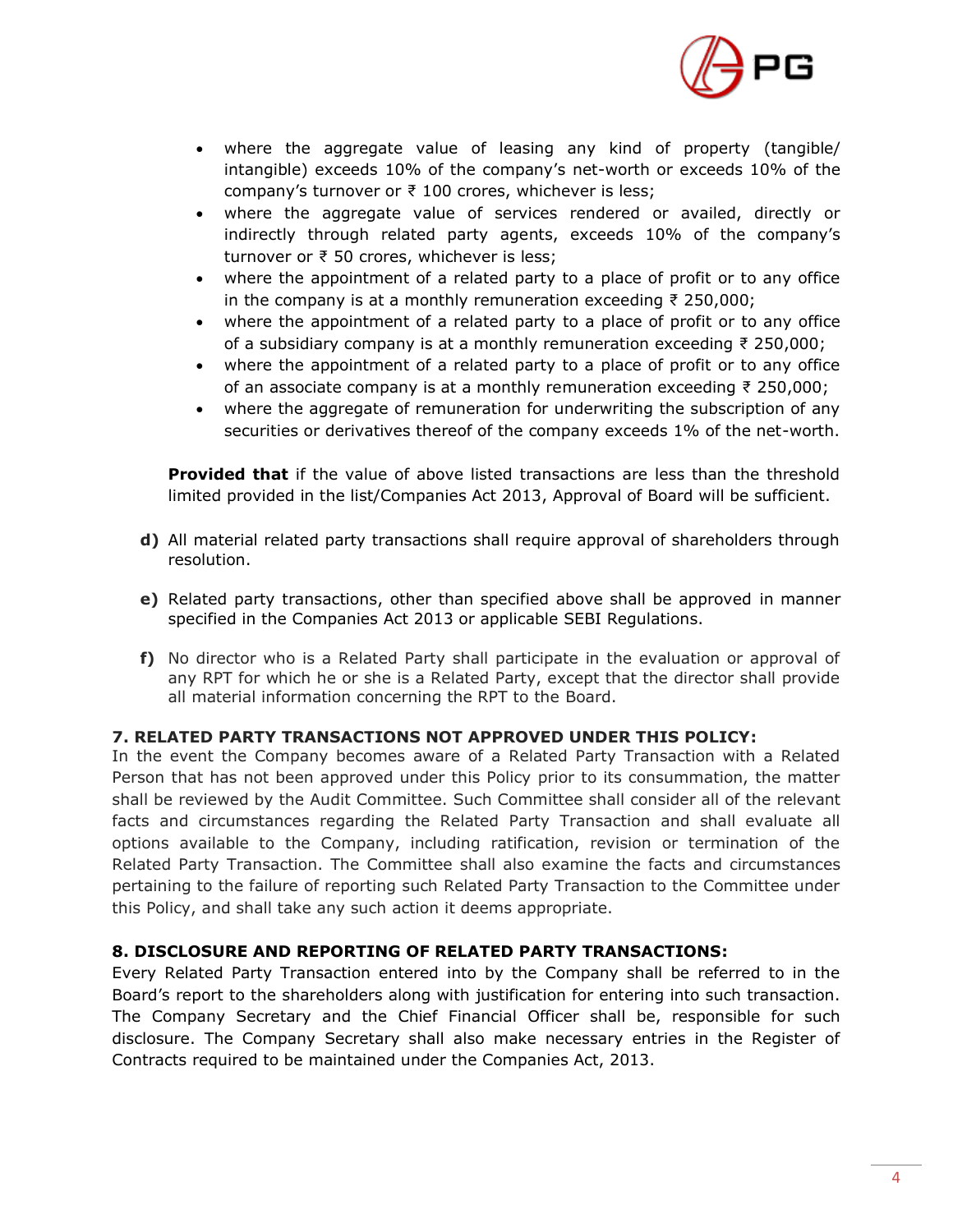

# **9. REVIEW OF POLICY:**

The Related Party Transaction Policy shall be reviewed by the Board of Directors at least once every three years and shall be updated accordingly.

# **10. DISSEMINATION OF POLICY**

Either this Policy or the important provisions of this policy shall be disseminated to all functional and operational employees and other concerned persons of the Company and shall be hosted on the intra-net and website of the Company and web link thereto shall be provided in the annual report of the Company.

# **11. SCOPE & LIMITATION**

In the event of any conflict between the provisions of this Policy and of the SEBI (Listing Obligation & disclosure requirements) Regulations 2015 / Companies Act, 2013 or any other statutory enactments, rules, the provisions of such SEBI (Listing Obligation & disclosure requirements) Regulations 2015/Companies Act, 2013 or statutory enactments, rules shall prevail over this Policy.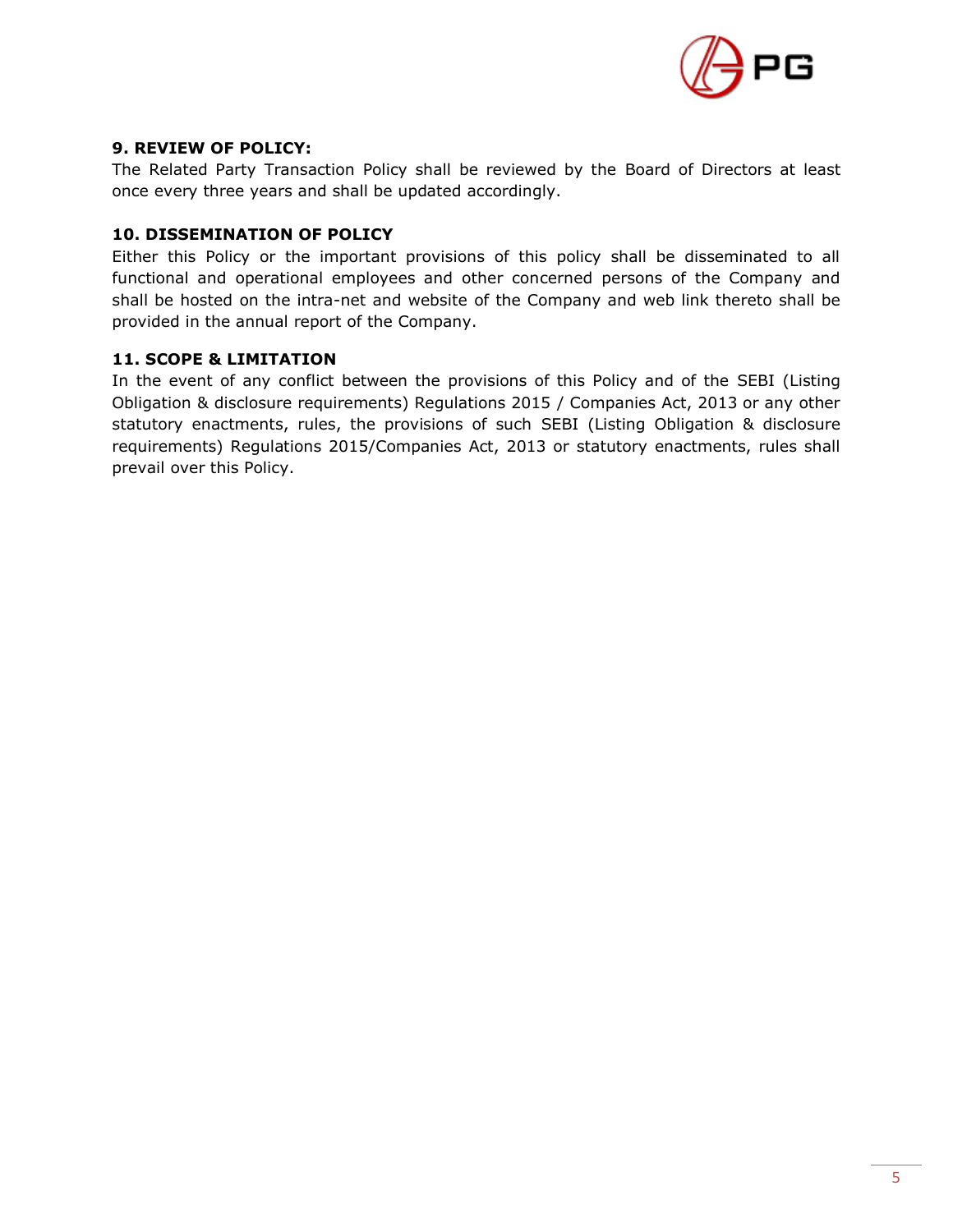

#### **Annexure-1 CLEAR THRESHOLD LIMITS OF RELATED PARTY TRANSACTIONS DULY APPROVED BY THE BOARD OF DIRECTORS OF THE COMPANY**

| <b>Name of Related</b> | <b>Name</b><br>of    | <b>Nature of</b> | <b>Particulars</b><br>of<br>the    | <b>Maximum</b><br>Yearly    |
|------------------------|----------------------|------------------|------------------------------------|-----------------------------|
| Party                  | Directors/           | relationship     | relevant<br><b>Contract</b><br>and | <b>Monetary Value &amp;</b> |
|                        | <b>KMP</b> who<br>is |                  | information                        | Maximum value per           |
|                        | related              |                  |                                    | transaction                 |
| Mr. Vishal Gupta       | 1. Mr. Anurag        | Director         | Payment of Rent of part            | Rs. 15 Thousand             |
|                        | Gupta                |                  | of Property of Unit II             |                             |
|                        |                      |                  | situated at Roorkee.               |                             |
| M/s PG Electronics     | 2. Mr. Vishal        | Directors are    | Payment of Rent of part            | Rs. 60 Thousand             |
|                        | Gupta                | Partners of      | of Property of Unit II             |                             |
|                        |                      | this firm.       | situated at Roorkee.               |                             |
| Mrs. Sudesh            | 3. Mr. Vikas         | Directors are    | Payment of Rent of an              | Upto Rs.25 Lakh             |
| Gupta                  | Gupta                | Relative.        | office situated at DTJ209,         |                             |
|                        |                      |                  | DLF Tower B, Jasola, New           |                             |
|                        |                      |                  | Delhi-110025                       |                             |
| M/s PG                 |                      | Directors are    | Sale, purchase or supply           | Upto Rs. 50 Lakh            |
| International          |                      | Partners of      | of goods, material<br>or           |                             |
|                        |                      | this firm.       | services,<br>payment<br>оf         |                             |
|                        |                      |                  | outstanding payables.              |                             |
| M/s JB Electronics     |                      | Directors are    | Sale, purchase or supply           | Upto Rs. 50 Lakh            |
|                        |                      | Partners of      | of goods, material<br>or           |                             |
|                        |                      | this firm.       | services,<br>of<br>payment         |                             |
|                        |                      |                  | outstanding payables.              |                             |
| M/s PG Electronics     |                      | Directors are    | Sale, purchase or supply           | Upto Rs 50 Lakh             |
|                        |                      | Partners of      | of goods, material<br>or           |                             |
|                        |                      | this firm        | services,<br>payment<br>оf         |                             |
|                        |                      |                  | outstanding payables.              |                             |
| M/s Clearvision        |                      | Directors are    | Sale, purchase or supply           | Upto Rs 50 Lakh             |
| Industries             |                      | Partners of      | of goods, material<br>or           |                             |
|                        |                      | this firm        | services.                          |                             |
| Mrs. Sudesh            |                      | They are         | Remuneration<br>for                | Upto Rs. 48 Lakh to         |
| Gupta                  |                      | relatives of     | working as employees of            | each of 4 relatives         |
| Mrs. Neelu Gupta       |                      | <b>Directors</b> | the Company.                       |                             |
| Mrs. Nitasha           |                      |                  |                                    |                             |
| Gupta                  |                      |                  |                                    |                             |
| Mrs. Sarika Gupta      |                      |                  |                                    |                             |
| M/s PG                 | 1. Mr. Anurag        | Director is      | To give on License/ Rent           | Upto Rs. 1.5 Lakhs          |
| Technoplast            | Gupta                | relative AND     | of<br>premises<br>part<br>a        |                             |
| Limited                | 2. Mr. Vishal        | Wholly           | situated at A-20/2, Supa           |                             |
|                        | Gupta                | Owned            | Partner,<br>Dist.                  |                             |
|                        | 3. Mr. Vikas         | Subsidiary of    | Ahmednagar,                        |                             |
|                        | Gupta                | the Company      | Maharashtra                        |                             |